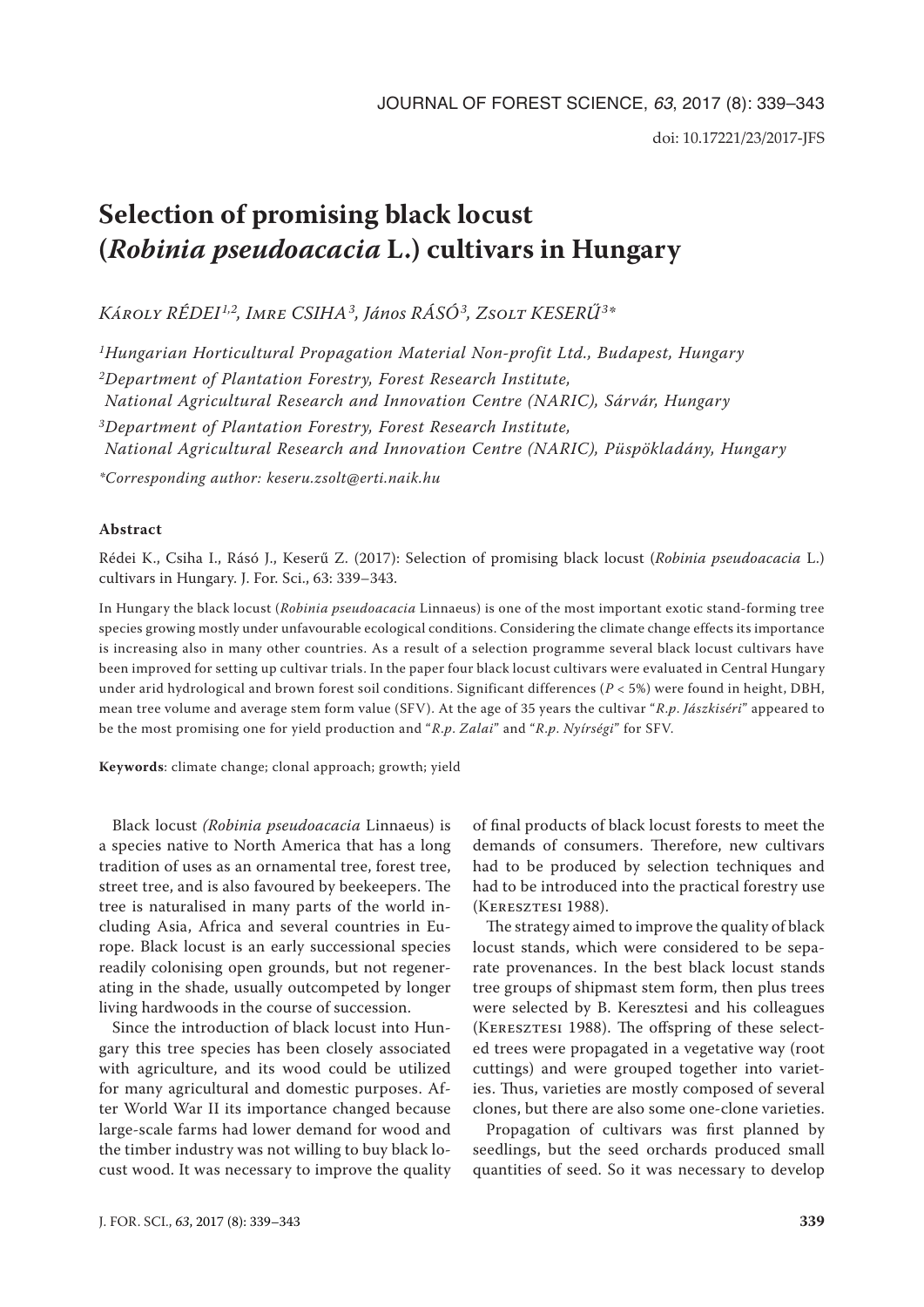techniques for vegetative propagation (with green cuttings, root cuttings and micropropagation) (RÉDEI et al. 2002; SzYP-BOROWSKA et al. 2016).

At present research is being done partly by international cooperation to find the genetic background of quantitative and qualitative features of varieties of several clones. Clone identification markers are determined for this work at protein and DNA levels. The long-term aim is the investigation of the linkage between quantitative features and selected markers, as well as the determination of genetic factors responsible for quantitative features (Répei et al. 2008).

Besides Hungary the black locust breeding and improvement are undertaken in the United States (Bongarten et al. 1991, 1992), Greece (Dini-PAPANASTASI, PANETSOS 2000), Germany (LIEsebach et al. 2004; Böhm et al. 2011), Slovakia (Chalupa 1992), Poland (Kraszkiewicz 2013; WOJDA et al. 2015), Turkey (DENGIZ et al. 2010), India (Sharma, Puneet 2006), China (Dunlun et al. 1995) and South Korea (Lee et al. 2007).

## **MATERIAL AND METHODS**

**Study site**. Data used in this study came from a black locust clone trial established in the forest subcompartment located at Gödöllő 5G, central Hungary (47°36'N, 19°22'E) (Fig. 1). It has brown forest soil without groundwater influence. The annual precipitation amounts to only 500 mm in some years, of which less than 350 mm comes in the dry summer period (Fig. 2).



Fig. 1. Location of the study site

**Material**. The trial with three replications was established at a spacing of  $2.0 \times 1.0$  m in 1970. Four black locust clones, i.e. "*R*.*p*. *Zalai*", "*R*.*p*. *Kiskunsági*", "*R*.*p*. *Nyírségi*", "*R*.*p*. *Jászkiséri*", as well as common black locust as a control were planted. Common black locust plants are produced by seeds. In Hungary 99% of the black locust reproductive material are produced by seedlings derived from phenotypically selected and registered seed stands. Each treatment corresponds to a plot of 20 by 25 m. A random block was designed where each block included all the different treatments (cultivars) once.

**Methods**. The following parameters were measured and calculated at the age of 35 years: number of stems, tree height, DBH over bark, stem volume and mean tree volume. The stem volume was calculated using the following volume function based on the volume table for black locust (Kolozs, Sopp 2000), as Eq. 1:



Fig. 2. The annual precipitation amount of the study site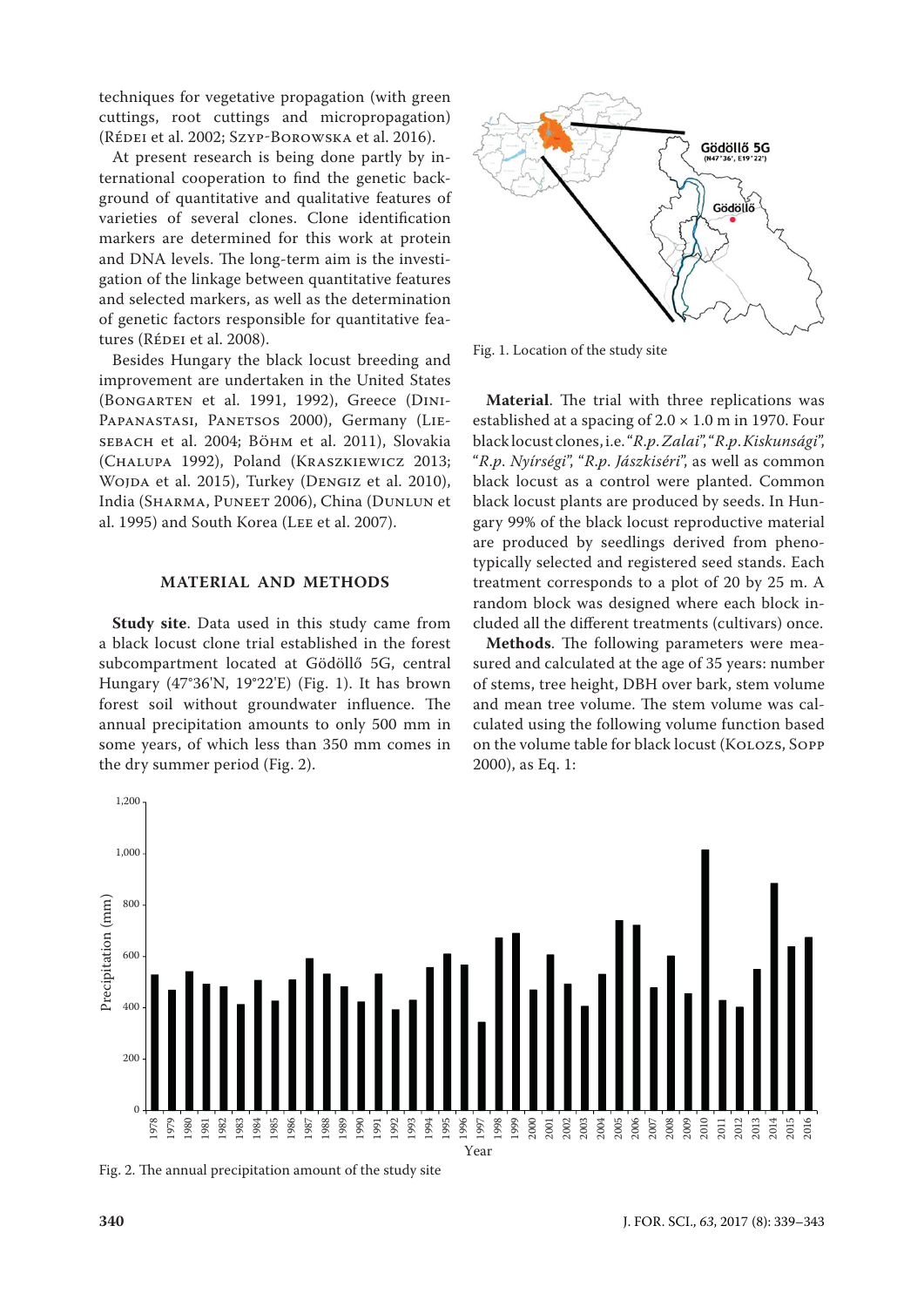$$
V = 10^{-8} d^2 h^1 \left(\frac{h}{h-1.3}\right)^2 \left(-0.6326dh + 20.23d + 3,034\right)
$$
 (1)  
where:

*V* – stem volume  $(m^3)$ ,

*d* – diameter at breast height (cm),

*h* – tree height (m).

The mean tree volume ( $\overline{V}$  m $^3$  per tree) was calculated using the means of stem volume (*h*, DBH) for each of the experimental plots (RÉDEI et al. 2002).

The stem form classes used by us are as follows at the age of final harvesting:

- (1) Straight, cylindrical, healthy stems, reaching to the top of the crown. Crooks are tolerated in one dimension only, not more than twice the stem diameter  $(x_1)$ ;
- (2) The stem is straight, forks are tolerated, but only if they are in the uppermost third of the tree. Crooks are tolerated in one dimension only, not more than three times the stem diameter  $(x_2)$ ;
- (3) The stem is crooked and leaning. Crooks may reach five times the stem diameter in one dimension and minor crookedness in a second dimension is tolerated  $(x_3)$ ;
- (4) Very crooked in more than one dimension, low branching, forked trees with stem defects, broken crown or stem rot  $(x_4)$  (Répei et al. 2012).

The average stem form value (SFV) was determined on the basis of Eq. 2:

$$
SFV = \frac{x_1 n_1 + x_2 n_2 + x_3 n_3 + x_4 n_4}{n_1 + n_2 + n_3 + n_4}
$$
 (2)

where:

 $x_1$ ,  $x_2$ ,  $x_3$ ,  $x_4$  – stem form classes,

 $n_1$ ,  $n_2$ ,  $n_3$ ,  $n_4$  – tree numbers belonging to the single tree quality classes.

The data were analysed by IBM SPSS statistical software package (Version 22.0, 2013). One-way ANOVA was done for height, DBH, mean tree volume and stem form to consider the trial having a completely randomized design.

### **RESULTS**

Tables 1 and 2 illustrate the statistical analysis of the most important parameters of stand structure  $(h, DBH, \overline{V})$  and SFV at the age of 35 years. A comparison of mean *h* and mean DBH illustrated that the cultivar "*R*.*p*. *Jászkiséri*" reached the highest value (Figs 3a, b). The same result was obtained in mean tree volume (Fig. 3c), while the cultivar "*R*.*p*. *Zalai*" had the best SFV (Fig. 3d). Significant difference (SD<sub>5%</sub>) values for:  $h = 1.36$  m, DBH = 1.27 cm,  $\overline{V}$  = 0.066 m<sup>3</sup>, SFV = 0.179.

For some decades black locust has been paid an increased attention in more and more countries for the following reasons. The global climate changes and the energy crisis have stimulated research on relatively fast-growing, nitrogen-fixing trees such as black locust.

## **DISCUSSION**

At the moment the total area of black locust is globally about 4 million ha, of which about 2.5 million ha can be found in Europe. In the near future there are two continents where the fast spread of black locust can be expected. The one is the Asian continent with China and South Korea, while on

Table 1. Statistical analysis (ANOVA) of the most important parameters of stand structure at the age of 35 years

|              | Height |        | DBH    |        | Mean tree volume |           | SFV    |           |
|--------------|--------|--------|--------|--------|------------------|-----------|--------|-----------|
|              |        |        |        |        |                  |           |        |           |
| Clone        | 6.46   | 0.0126 | 20.437 | 0.0003 | 32.037           | $6E^{-5}$ | 107.24 | $1E^{-6}$ |
| <b>Block</b> | 0.03   | 0.9733 | 0.218  | 0.8091 | 0.196            | 0.8256    | L.075  | 0.3858    |

SFV – stem form value

Table 2. The least significant difference test (LSD<sub>0.05</sub>) of the most important parameters of stand structure at the age of 35 years

| Cultivar name                 | Height $(m)$      | $DBH$ (cm)         | Mean tree volume $(m^3)$ | <b>SFV</b>        |
|-------------------------------|-------------------|--------------------|--------------------------|-------------------|
| R.p. Zalai"                   | 20.8 <sup>c</sup> | 19.9 <sup>d</sup>  | 0.335c                   | 1.12 <sup>b</sup> |
| "R.p. Kiskunsági"             | $22.6^{ab}$       | $23.1^{bc}$        | 0.486 <sup>b</sup>       | 1.20 <sup>b</sup> |
| "R.p. Nyírségi"               | 20.6 <sup>c</sup> | 21.4 <sup>cd</sup> | 0.384c                   | 1.16 <sup>b</sup> |
| "R.p. Jászkiséri"             | $23.4^{\circ}$    | 26.8 <sup>a</sup>  | $0.665^{\rm a}$          | 1.29 <sup>b</sup> |
| Common black locust (control) | $21.2^{bc}$       | 23.8 <sup>bc</sup> | 0.487 <sup>b</sup>       | 2.49 <sup>a</sup> |

*R*.*p*. – *Robinia pseudoacacia* Linnaeus, SFV – stem form value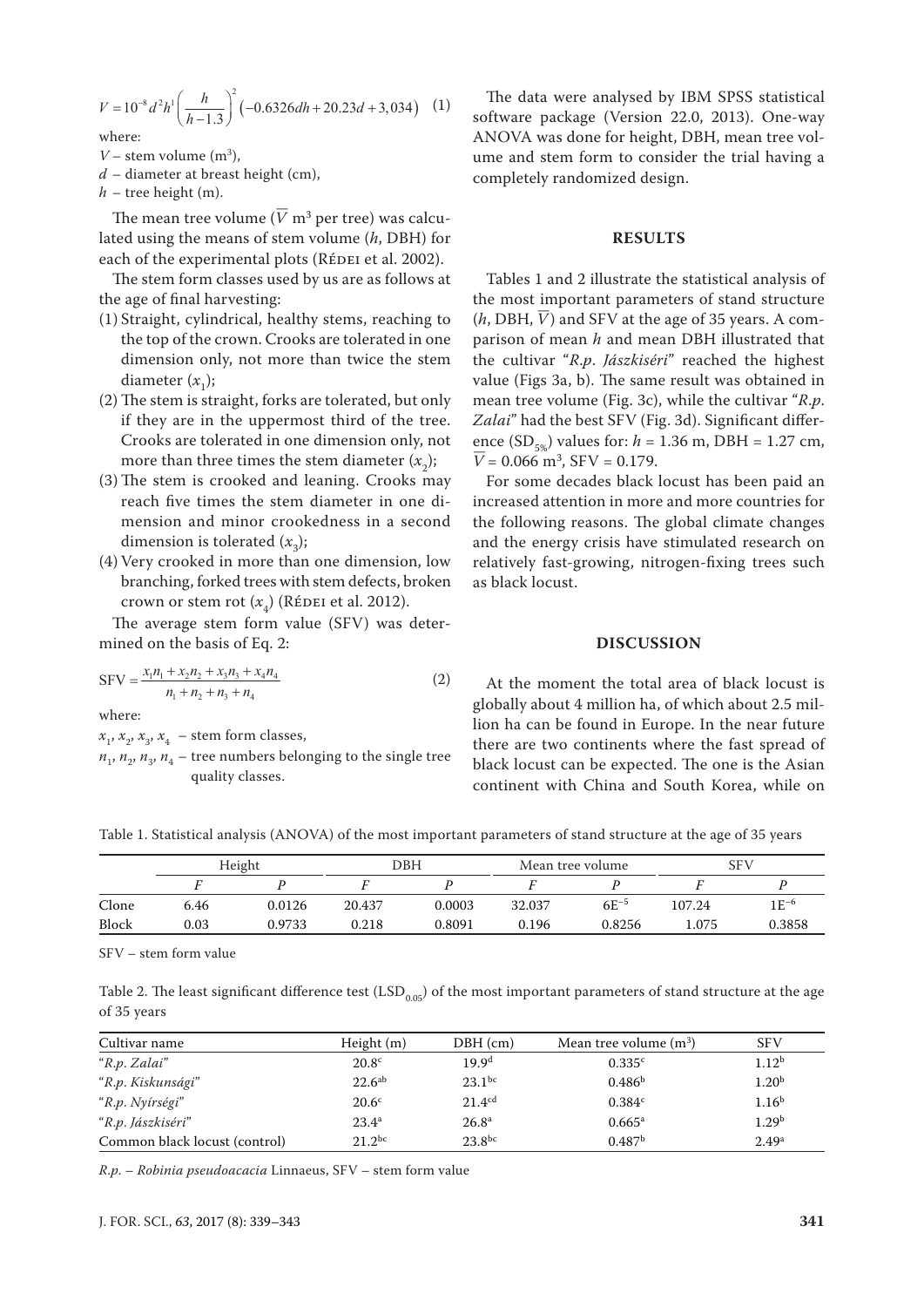

Fig. 3. Height – h (a), DBH (b), average mean tree volume –  $\overline{V}(c)$ , stem form value – SFV (d) data on 35-year-old black locust (*Robinia pseudoacacia* Linnaeus) cultivars as the means of plots

the European continent France, Turkey, Romania and Germany may be the most prominent black locust growers.

In Hungary the main target of selection breeding is to improve the quality of stem, to increase the output of industrial wood. The results are evaluated by timber volume and its value at felling age. Besides the varieties recommended for timber production as their primary function, there are others that have been improved for honey production or energy production. In comparison with Germany many stands of black locust are of bad quality concerning the stem form and thick branches. The breeding of black locust was focused on the selection of individuals with straight trunks and their vegetative propagation including tissue culture methods (LIESEBACH et al. 2004). Clonal breeding is one of the possibilities to provide material for commercial use (RÉDEI et al. 2002). Family selection may also be promising because of high family heritabilities for biomass, growth and morphological traits (Bongarten et al. 1992; Dini-Papanastasi, PANETSOS 2000). Black locust tissue cultures have been successfully performed by many methods in many countries (Chalupa 1992; Dunlun et al. 1995). In Hungary experiments with black locust have shown that it is a tree species with the great regenerative potential from root cuttings or tissue culture (RÉDEI et al. 2002). These methods result in excellent uniformity within the clones from the selected trees.

This study leads to the following conclusions:  $(i)$  the growth and yield data at the end of the  $35<sup>th</sup>$ growing season demonstrated that the selected black locust cultivars can be grown successfully under semi-marginal site conditions, (*ii*) vegetative propagation method, root cuttings, has proved as a suitable means in the field of black locust clonal selection, (*iii*) by growing selected black locust cultivars it is possible to increase significantly the stem quality and in such a way to increase the ratio of wood material used for industrial purposes (by 25–30% on average), (*iv*) application of genetic improvement may remove several hindrances to the widespread use of black locust in some potentially promising countries from the black locust growing point of view.

#### **Acknowledgement**

The authors would like to express their appreciation to the Korea National Institute of Forest Science (NIFoS) for its financial support to bring the joint black locust improvement project to fruition.